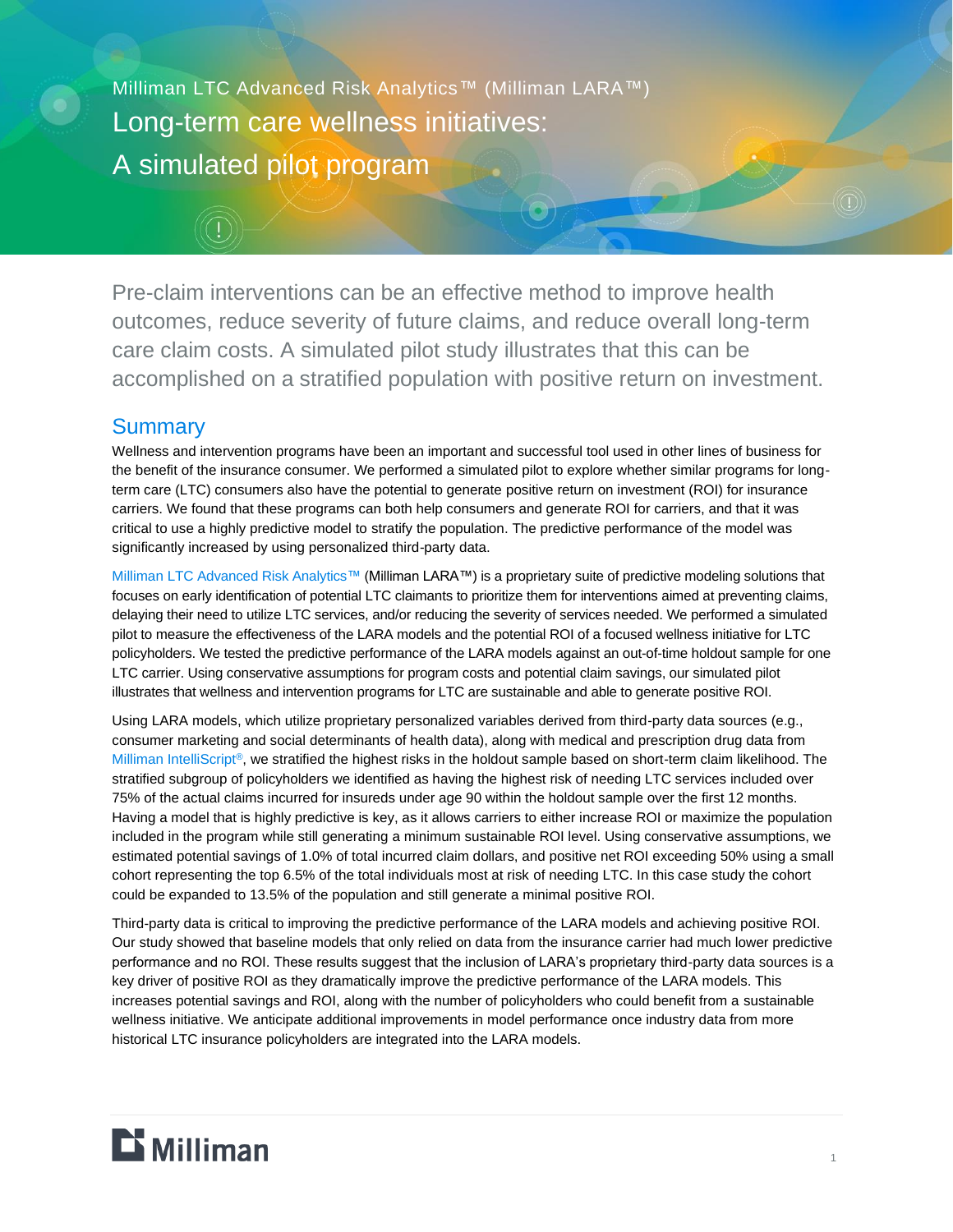## Alice's story

Consider an elderly woman—let's call her Alice—who purchased an LTC policy in 2006 when she was 65 years old. At that time, Alice was very healthy and had recently taken an early retirement and moved from Minnesota to Arizona with her spouse. Through underwriting, her LTC insurance carrier knew something of her health status, marital status, and residency. In the 15 years since she bought the LTC policy, however, her life has changed significantly.

Alice's spouse passed away in 2017 and she subsequently moved back to Minnesota to be closer to her family. Due to the COVID-19 pandemic and resulting restrictions, she has been struggling with social isolation. She was prescribed an antianxiety drug that may increase her risk of falls as a side effect.

While her LTC insurance carrier is aware of Alice's move to Minnesota (the insurer sends premium collection bills to her physical address), the insurer has likely missed key events that suggest Alice may now be at a higher risk of an LTC claim. In addition to public census or geographic data, proprietary third-party data can be used to help identify this risk. These data sources may indicate that Alice is now living in a location prone to snow and ice in the winter, that her medical and pharmacy histories indicate an increased risk of an LTC claim, and that she is now living alone. By collecting and aggregating this third-party data with LTC insurance industry data, insurance carriers can use LARA models to identify Alice as a strong candidate for outreach and intervention to potentially avoid or delay a highseverity LTC claim.

Once Alice is identified as having a high risk of claim by the LARA models, a vendor providing aging-in-place interventions can reach out and provide services to help Alice. An initial assessment can confirm (or further clarify) the risks identified by the LARA models and then the vendor can provide or coordinate additional support. Simple steps can help mitigate Alice's fall risks such as informing her of the potential fall risk as a side effect of her medication and asking her to discuss this with her doctor, or performing a review of her house (either in person or virtually) to assess risk factors and then suggesting and coordinating updates such as grab bars. Helping Alice find social activities can alleviate social isolation. Educating both Alice and her family on potential risks and ways to mitigate them can increase Alice's overall well-being and independence, helping her remain in her home longer.

Appendix A provides additional background regarding LTC wellness initiatives, including further detail on Milliman LARA and information on [The Helper Bees' Care Concierge](https://www.thehelperbees.com/businesses/care-concierge/) program. Milliman and The Helper Bees have a strategic alliance to provide a single, comprehensive, and actionable solution to carriers for the design, implementation, and evaluation of focused LTC wellness programs. Additionally, LARA intelligence can be used in conjunction with any wellness or intervention provider.

## A simulated pilot

The effectiveness of an LTC wellness initiative, such as the outreach and interventions we imagined for Alice, could be evaluated using a pilot program that bifurcates the population into a test group and a control group.

Pilot programs require careful planning and implementation so that analytics can be developed to accurately measure success. This process takes time to set up, monitor, and measure. Additionally, depending on the size of the populations included in the pilot, it may take multiple years for credible experience to develop, from which an insurance carrier could judge the success of the program.

As an alternative approach to measure potential costs and savings, in addition to testing the predictive performance of the LARA models, we developed a simulated pilot based on the data of a single LTC insurance carrier. We used the results of this simulation to estimate the potential costs, savings, and ROI of a focused LTC wellness initiative based on LARA intelligence.

The simulated pilot can be helpful in illustrating the business case for a pilot program and creating a benchmark to monitor future results and expectations. The simulation can estimate the potential implications for an entire block before implementing a full pilot and outreach program and incurring the associated costs. It can also be used to explore the potential impact of implementing a wellness initiative on specific subsets of a carrier's LTC products.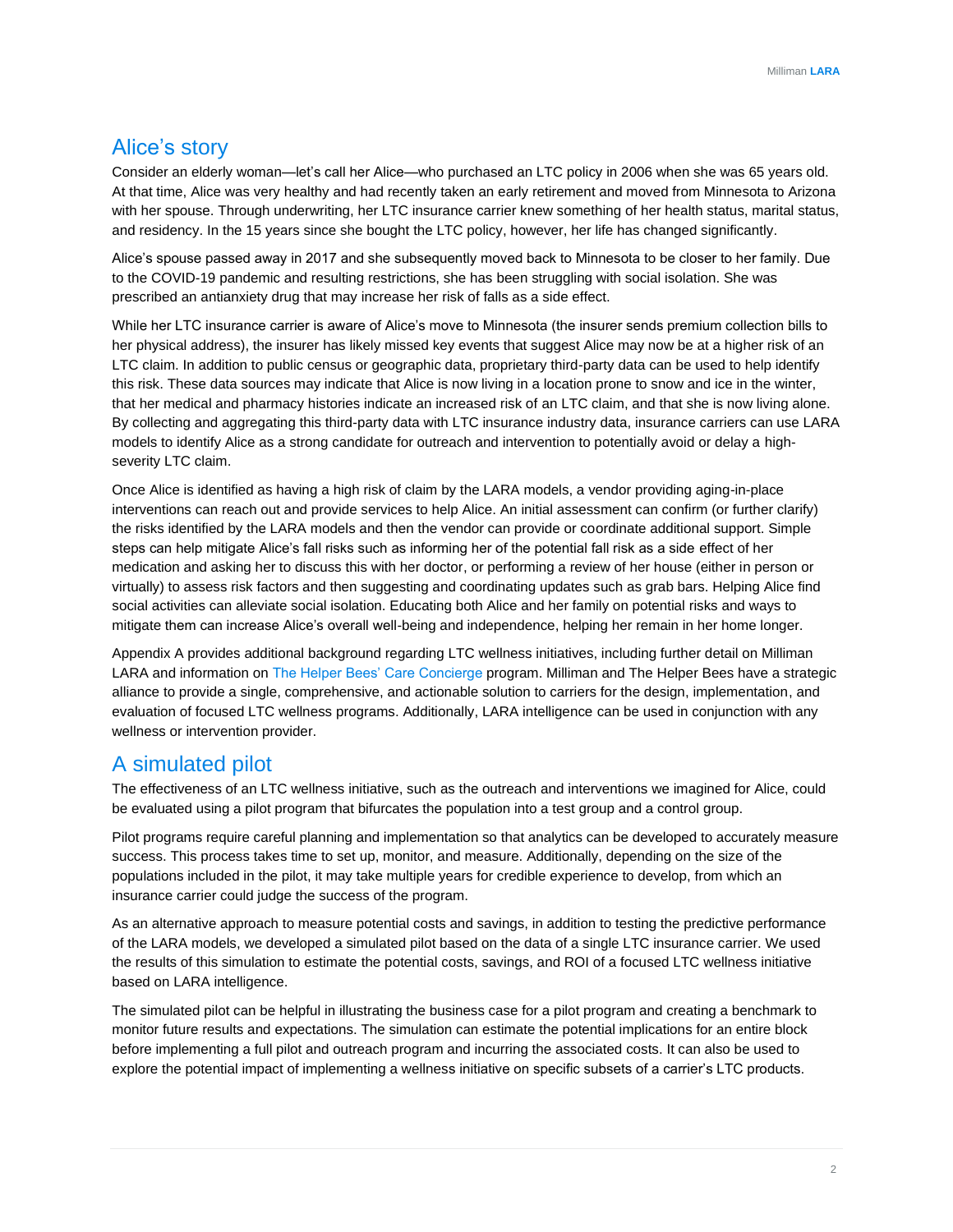#### **ANALYSIS**

With a carrier's permission, we built customized LARA pre-claim models using various data sources for a block of approximately 85,000 active (pre-claim) LTC insureds.

We trained the models using the carrier's historical experience data through 2018. We then used the LARA models to calculate risk scores for all active insureds as of yearend 2018 and ranked (stratified) the risks of the population to prioritize interventions for those with the highest estimated risk of claim. After stratifying the population, we compared predicted claims against actual claims incurred during calendar year 2019 (the out-of-time test holdout). We used the comparison to actual incurred claims, in conjunction with a conservative range of assumptions for potential savings and intervention costs, to estimate a range of potential results over the first 12 months of the simulated pilot program.

We estimated savings due to three different intervention outcomes: prevented claims, delayed home health care claims, and facility claims shifted to home care prior to transitioning to a facility. Cost assumptions included direct costs for Milliman LARA analyses and fees, along with estimated costs for interventions performed by a wellness provider. We assumed that these costs are paid by the carrier, while any additional costs (e.g., handrail installation) are paid by insureds out of pocket or by Medicare, rather than being part of their LTC policy benefits. Net ROI was defined as: (savings less costs) divided by costs. Both cost and savings assumptions varied for insureds under age 90 versus those ages 90 and older; no savings were assumed for insureds age 90 or older.

To test the impact of third-party data on the performance of the models, we first developed a baseline model that included only data that was collected from the carrier. This included variables related to the insureds' demographics (e.g., attained age and gender), policy characteristics (e.g., daily benefit amount and lifetime benefit period), and historical policy experience (e.g., prior claims and changes in benefits). We then developed the LARA models that included additional proprietary personalized variables derived from third-party data sources, along with medical and prescription drug information from Milliman IntelliScript.

The third-party data is collected from various sources, including from external data partners, using personally identifiable information (PII) to obtain additional information on each insured, such as living alone status and other consumer marketing and social determinants of health data that may not be available to carriers.

For our pre-claim LARA models, we have developed LTC risk tiers in conjunction with Milliman IntelliScript using medical diagnosis and prescription drug information. The LTC risk tiers are calculated using a predictive model on deidentified medical and prescription histories. The LTC risk tier that corresponds to a specific individual is then reidentified and returned without protected health information (PHI). HIPAA authorizations are not required for the pre-claim LARA models because PHI is not exposed during this process (i.e., member-specific drug and diagnosis data is not returned). The LTC risk tiers are developed using a structure similar to the [Milliman IntelliScript Curv](https://www.rxhistories.com/curv/)® product, which has been used in the healthcare space to stratify populations for hundreds of carriers.

#### **RESULTS**

Due to the low frequency of LTC claims, determining the portion of the population prioritized for intervention is key to ensuring a sustainable program (measured by a positive ROI) as part of an LTC wellness initiative. Applying the interventions to a population that is too large or that is too old, on average, to generate savings, will result in program costs that exceed savings. A highly predictive model allows you to help the maximum number of individuals while still returning a goal ROI.

When prioritizing ROI, our analysis suggests a net ROI of over 50% (i.e., savings exceed costs by over 50%) is achievable when using the LARA models in a conservative scenario. Less pessimistic scenarios suggest potential ROI exceeding 150% may be possible. Maximizing ROI requires implementing interventions on a smaller subset of the population. A sustainable program that generates lower, yet still positive, ROI can also be developed where a larger subset of the population is prioritized for intervention.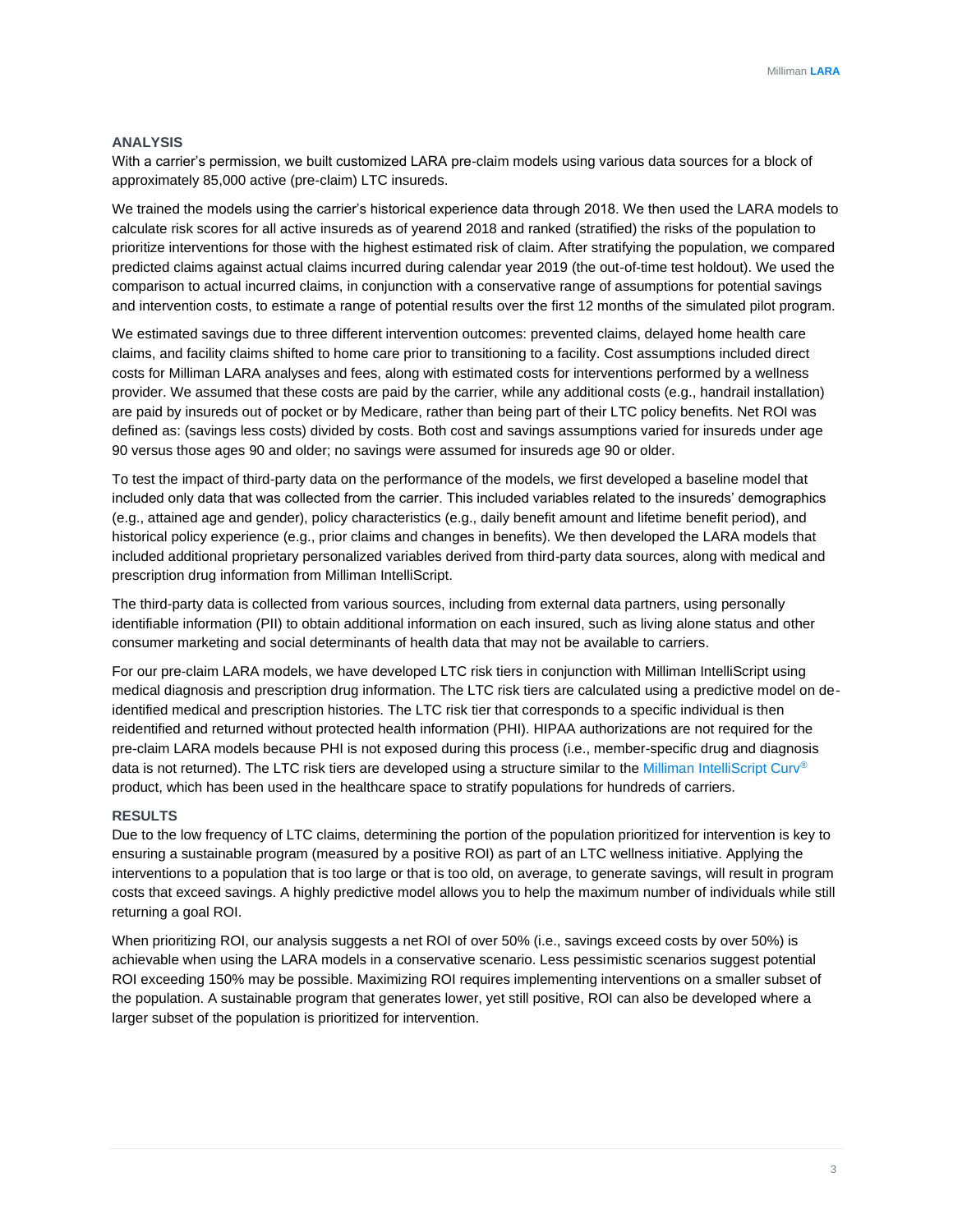In contrast, the models based on carrier data only generated negative ROI in our conservative scenario. This is because the baseline carrier dataonly models produce a high-risk population that is older, on average, than the LARA models and we assume that no savings can be generated for insureds age 90 and older.

Figure 1 illustrates the estimated ROI for both the baseline models and the LARA models across a range of prioritized populations.

Due to the low frequency of LTC claims, determining the portion of the population prioritized for intervention is key to ensuring a sustainable program as part of an LTC wellness initiative.





As illustrated in Figure 1, the baseline models without third-party data are unable to generate positive ROI, although they nearly break even with a prioritized population of approximately 9.0%. The net ROI dollars are maximized at a 6.5% prioritized population with the LARA models. Using these more predictive LARA models would also allow a carrier to prioritize a larger population of up to 13.5% of the most high-risk individuals while still generating positive ROI. Larger ROIs are projected under less conservative scenarios, driven by both less pessimistic assumptions and larger prioritized populations. These larger ROIs

in less conservative scenarios would allow carriers to prioritize an even larger population for intervention while still producing positive ROI as part of a sustainable program. Because our analysis was based on conservative (pessimistic) assumptions, we believe these materially larger ROIs and prioritized populations are achievable.

As can be seen in Figure 1, the addition of the proprietary third-party data dramatically increases the estimated net ROI, even in our conservative scenario. The inclusion of this data allows the LARA models to predict a higher proportion of claims at younger ages, for which we assume interventions are more effective. However, when using such third-party data in models, it's important to consider how certain variables may introduce bias into the predictions. Specifically, bias that may lead to unfair discrimination towards a protected class. Therefore, it is important to place extra consideration on potential sources of bias when developing and selecting variables used in the models. In addition to being thoughtful about the variables included in the models, it is also important to test the models for unfair discrimination before putting them into production. Milliman has tested several predictive models used in the healthcare space for potential bias, including th[e Milliman Advanced Risk Adjusters™](https://us.milliman.com/en/products/mara) (MARA™) models.<sup>1</sup>

<sup>1</sup> Rode, E. & Leida, H. K. (September 2020). Testing Milliman Advanced Risk Adjuster Models for Racial Bias. Milliman Report. Retrieved December 10, 2021, fro[m https://www.milliman.com/en/insight/testing-milliman-advanced-risk-adjuster-models-for-racial-bias-medicare-model-results#.](https://www.milliman.com/en/insight/testing-milliman-advanced-risk-adjuster-models-for-racial-bias-medicare-model-results)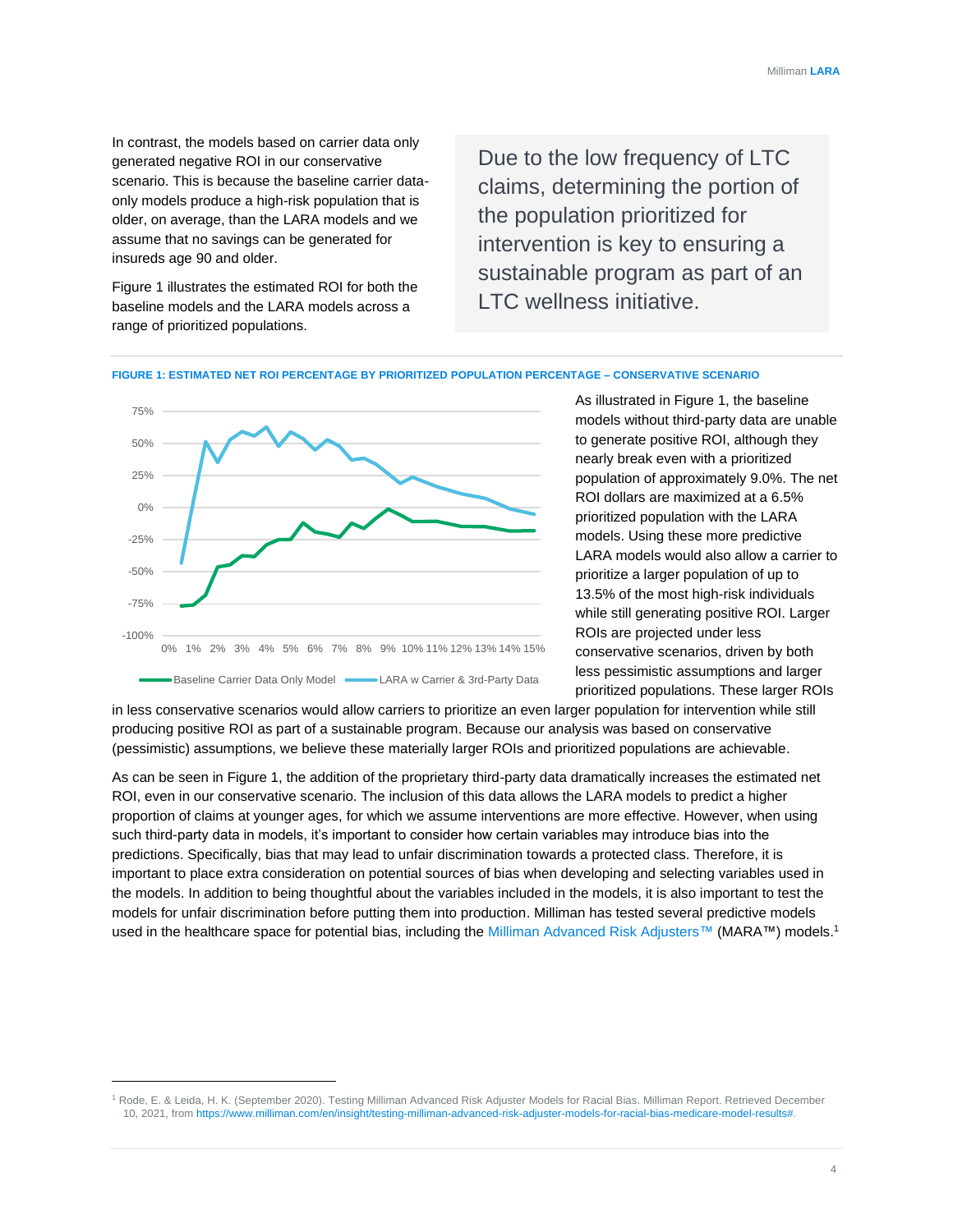Figure 2 shows the total actual claims in the holdout data (i.e., those incurred in 2019) as well as the claims correctly predicted within the prioritized populations in the baseline models using carrier data only and in the LARA models that use both carrier and third-party data.

 $\Omega$ 50 100 150 200 250 300 350 <65 65-69 70-74 75-79 80-84 85-89 90+

**FIGURE 2: CLAIMS IDENTIFIED IN PRIORITIZED POPULATION BY ATTAINED AGE BAND**

■ Actual ■ Baseline Carrier Data Only Model ■ LARA w Carrier & 3rd-Party Data Note: Different subsets of the total population are prioritized by each model when selecting cohorts of identical size.

As illustrated in Figure 2, the inclusion of thirdparty data improves the predictive capabilities of the LARA models, especially at younger attained ages, where we believe interventions are more effective. The two sets of models illustrated in Figure 2 select a same-sized cohort of policyholders, but identify different subsets of the population, as the models stratify the high-risk population differently.

The LARA models classify additional younger claimants as high-risk while classifying fewer older claimants as high-risk within the prioritized population. Compared to the baseline models using carrier data only, the LARA models correctly predict nearly 150 net

additional claims under age 90 and 140 net additional claims in total. The identification of additional claims at younger ages in the LARA models results in additional ROI and/or the potential to expand the outreach population. This is further illustrated in Figure 3 below.

As discussed previously, determining the portion of the population prioritized for intervention is key to ensuring positive ROI as part of an LTC wellness initiative. An intervention program applied to a population that is too large or one in which interventions will not be effective will result in program costs that exceed savings. Models that predict a high percentage of claims when prioritizing a subset of the total population, such as the LARA models, can be used to refine the population prioritized for an intervention.

Figure 3 illustrates the percentage of claims correctly identified (i.e., the true positive rate) for insureds under age 90 by the baseline carrier dataonly models and by the LARA models for varying percentages of the total population. Including all insureds increases the true positive rates as both sets of models are also highly predictive for insureds age 90 and older. However, because we assume that interventions are not effective for insureds age 90 or older, they are excluded from Figure 3.

The identification of additional claims at younger ages in the LARA models results in additional ROI and/or the potential to expand the outreach population.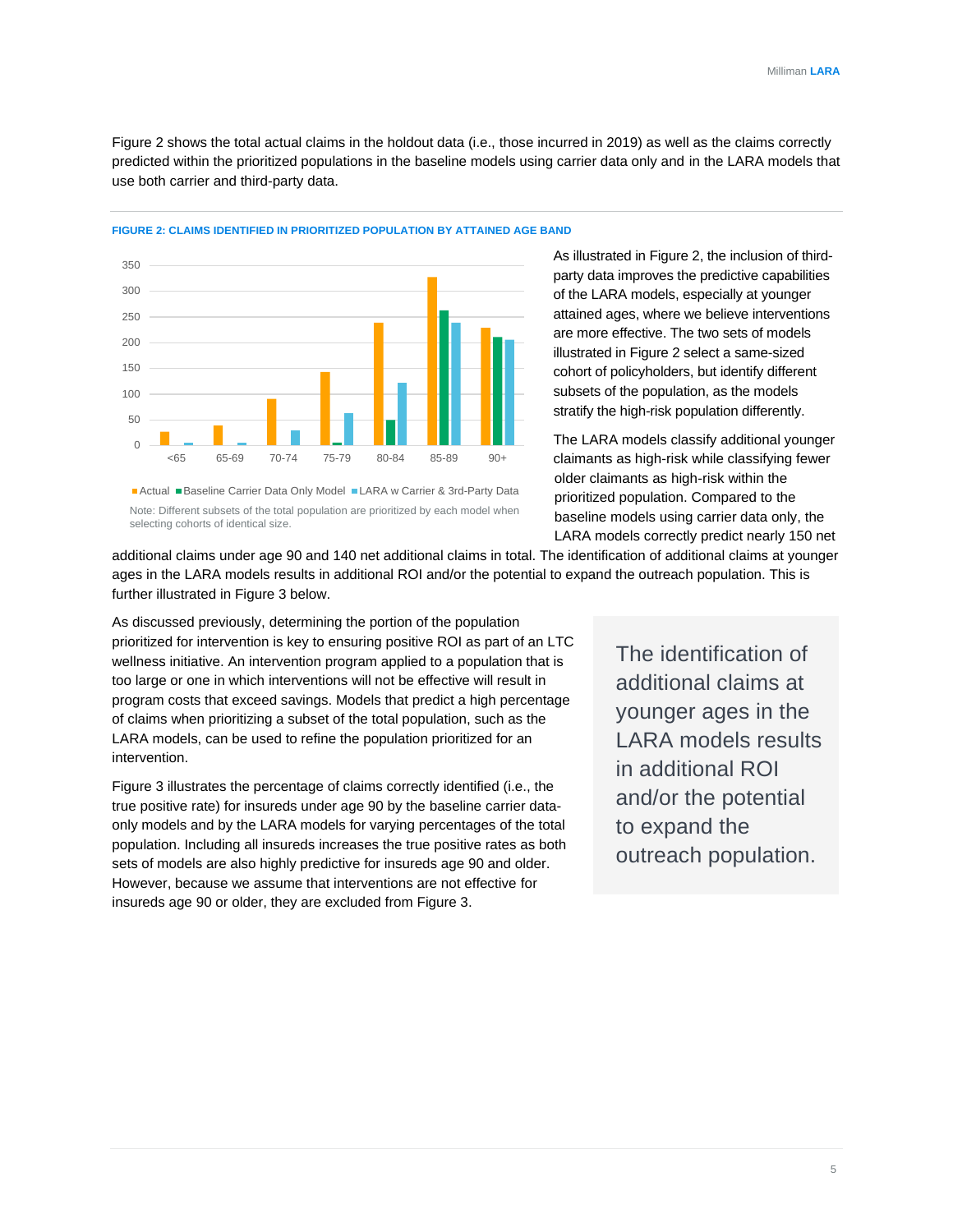

As can be seen in Figure 3, when 6.5% of the total population is prioritized for intervention, the LARA models utilizing proprietary third-party data identify 54% of claimants under the age of 90, compared to only 37% when the baseline models based on carrier data only are used. This results in nearly 150 additional net claims under age 90 correctly identified by the LARA models, with many of those at younger ages, as seen in Figure 2 above.

The 6.5% prioritized population is the level at which we estimate the maximum ROI is achieved under our conservative assumption scenario. Less pessimistic scenarios show larger positive ROIs with larger prioritized populations. As shown in Figure 3, the true positive rate for insureds under age 90 exceeds 75% when less than 15% of the total population is prioritized. The high percentage of incurred claims for younger ages achieved when prioritizing a subset of the total population allows for a sustainable LTC wellness initiative that benefits a large portion of LTC claimants.

#### **ASSUMPTIONS**

Because the results of our analyses are simulated, rather than an actual pilot, we have utilized a range of conservative (pessimistic) assumptions. While the results illustrated here represent our most conservative scenario, we tested a range of assumptions of varying levels of conservatism. More pessimistic assumptions reflected less savings and higher costs associated with the interventions, while less pessimistic assumptions reflected higher savings and lower costs.

The assumptions used in our analyses were extrapolated from the actual experience observed by The Helper Bees. The goal of our analysis was to demonstrate that, under conservative assumptions, positive ROIs were achievable as part of a sustainable LTC wellness initiative. We found that, even under conservative assumptions, the simulated pilot generated positive ROI. We believe that larger ROIs are achievable as part of real-world programs, where certain conservative assumptions included in our analyses would be replaced with actual results.

Additional detail regarding the assumptions used in the analysis can be found in Appendix B.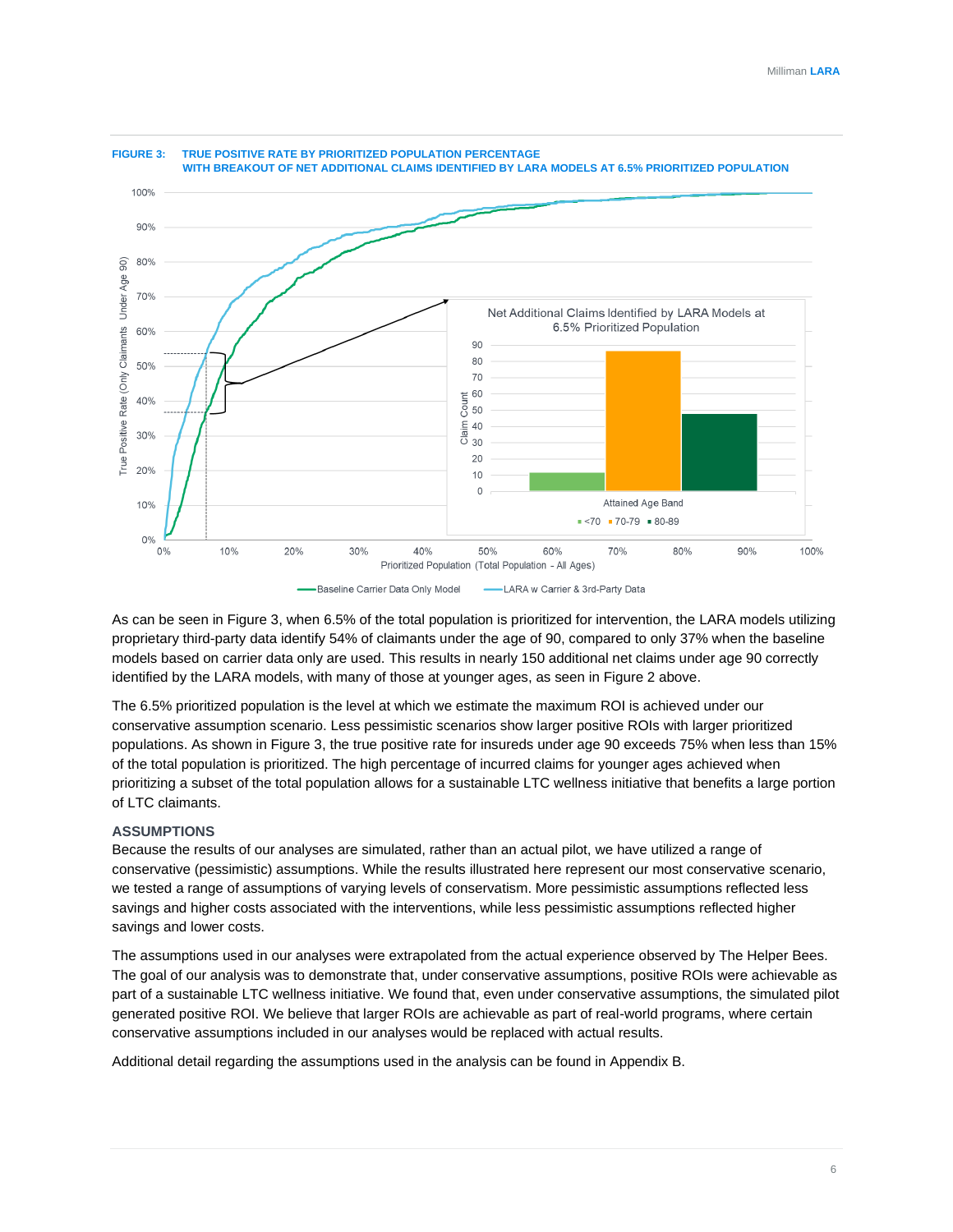## Limitations and qualifications

Jeff Anderson, Robert Eaton, and Missy Gordon, the authors of this analysis, are consulting actuaries for Milliman. They are members of the American Academy of Actuaries and meet the qualification standards of the American Academy of Actuaries to render the actuarial opinion contained herein.

This analysis was not prepared solely for any single company. Milliman does not intend to benefit or create a legal duty to any recipient of this information.

In preparing this analysis, we have relied on data and other information provided to us by a client carrier and our third-party data sources. If the underlying data or information is inaccurate or incomplete, the results included in this analysis may likewise be inaccurate or incomplete. We have performed a limited review of the data used directly in our analysis for reasonableness and consistency, and have not found material defects in the data. If there are material defects in the data, it is possible that they would be uncovered by a detailed, systematic review and comparison of the data to search for data values that are questionable or for relationships that are materially inconsistent. Such a review was beyond the scope of this analysis.

We have developed certain models to estimate the values included in this analysis. The intent of the models was to estimate future experience. We have reviewed the models, including their inputs, calculations, and outputs, for consistency, reasonableness, and appropriateness for the intended purpose and in compliance with generally accepted actuarial practice and relevant actuarial standards of practice. The models, including all input, calculations, and output, may not be appropriate for any other purpose.

Differences between our estimates and actual amounts depend on the extent to which future experience conforms to the assumptions made for this analysis. It is certain that actual experience will not conform exactly to the assumptions used in this analysis. Actual amounts will differ from estimated amounts to the extent that actual experience deviates from expected experience. To the extent that actual savings are lower or actual costs are higher, actual returns on investment will be lower than those estimated as part of this analysis.

## **Milliman LARA**

Milliman Long-Term Care Advanced Risk Analytics™ (Milliman LARA™) leverages the industry-renowned expertise of Milliman consultants to uncover powerful insights about your LTC population. It uses predictive analytics, LTC claims data, and proprietary data sets to identify your highrisk policyholders before they reach severe stages of LTC needs. Early intervention empowers you to drive better health outcomes—improving a policyholder's quality of life by helping them age in place. Using a targeted solution to these interventions drives ROI.

[milliman.com/lara](http://www.milliman.com/lara)

#### **CONTACT**

[LARA@milliman.com](mailto:LARA@milliman.com)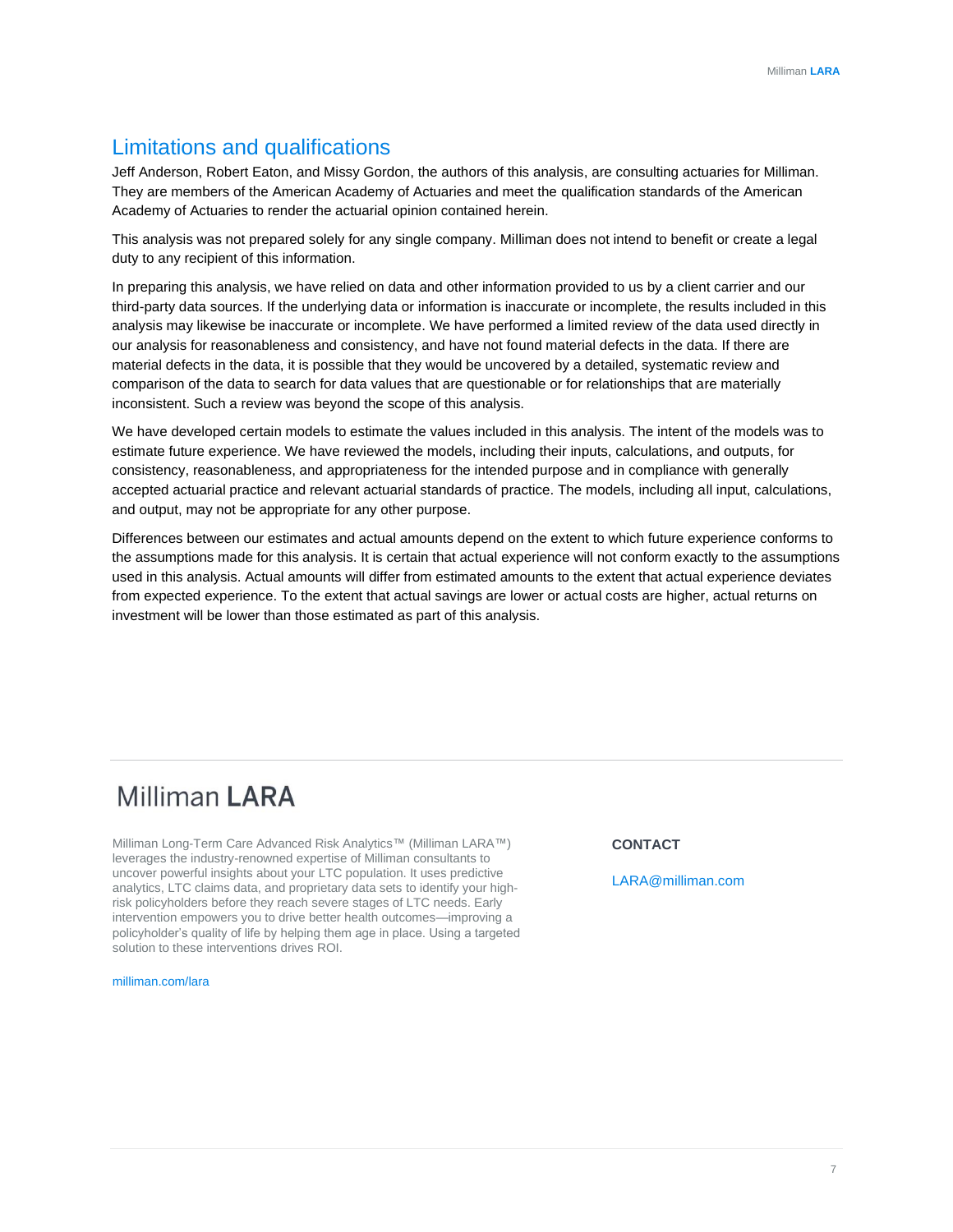## Appendix A: LTC wellness and intervention **Background**

#### **PROBLEM**

The need for LTC services in the United States is projected to increase significantly in the future as a larger portion of the general population will be older than 65 and the number of individuals over age 85 is expected to triple.<sup>2</sup> Private LTC insurance carriers are aware of this problem and have issued LTC policies to help meet this need, providing valuable protection for this risk. However, as the industry has matured, we have seen that this risk was originally underpriced.

Carriers have been mitigating this underpriced risk for more than a decade by increasing both premium rates and reserves. Many carriers are now looking for ways to manage future claim costs as an additional mitigation approach. Focused wellness intervention programs can provide an efficient option to help mitigate this risk, while also improving the health and wellness of policyholders. By prioritizing the population with the highest risk of an LTC claim in the near future, carriers can achieve positive ROI for these wellness programs. However, evaluating claim risks and measuring the effectiveness of wellness intervention programs is hard.

Charges for LTC services received in assisted living and skilled nursing facilities are generally higher than those for services received in a home care setting. The higher prices are most often due to the higher severity (i.e., worse health) of claimants who need care in facilities compared to those who receive care in their homes. Aging-in-place intervention programs like The Helper Bees' Care Concierge can generate claim savings by preventing or delaying claims, or by shifting more services from a facility setting to a home care setting. When intervention programs are paired with policyholder intelligence such as that generated by Milliman LARA, the program can be focused on the most at-risk insureds and produce positive ROI for the carrier.

Consumers prefer to remain in their homes as long as possible, but they may be unable to do so if their homes are unfit or ill-equipped for aging-in-place. Additionally, individuals and their support systems may not realize that they are at risk, or they may not be aware that there are resources and services available to help them stay in their homes. In addition to potential hazards within the home, there may also be other risks that could be mitigated. For example, side effects from certain prescription drugs or interactions between drugs can pose a fall risk for elderly individuals. We believe there's a strong opportunity to increase awareness and education of these potential risks, including the actions individuals can take to be safer and live more independently. Additionally, there are many technology companies that have produced products that assist the elderly with monitoring and reducing social isolation, and these products can improve the health and well-being of the elderly.

Historically, insurance carriers have used post-claim care management programs to manage claim costs. After claims have occurred, carriers manage them to prevent fraud, waste, and/or abuse, but little has been done—and it is difficult—to prevent a claim. While denying a claim will reduce cost, it does not improve the health of consumers and many in society may harbor negative views of insurers that do so, even if the denial is valid (e.g., it can be viewed as big insurance companies taking advantage of the elderly or doing whatever it takes to avoid paying claims). While avoiding fraud, waste, and abuse is important for carriers, pursuing additional options to manage cost that also align the incentives of carrier (lower cost) and consumer (better health) is beneficial to insurers, consumers, and society.

<sup>2</sup> Ortman, J.M., Velkoff, V.A., & Hogan, H. (May 2014). An Aging Nation: The Older Population in the United States. Current Population Reports, P25-1140, U.S. Census Bureau. Retrieved December 10, 2021, fro[m https://www.census.gov/prod/2014pubs/p25-1140.pdf.](https://www.census.gov/prod/2014pubs/p25-1140.pdf)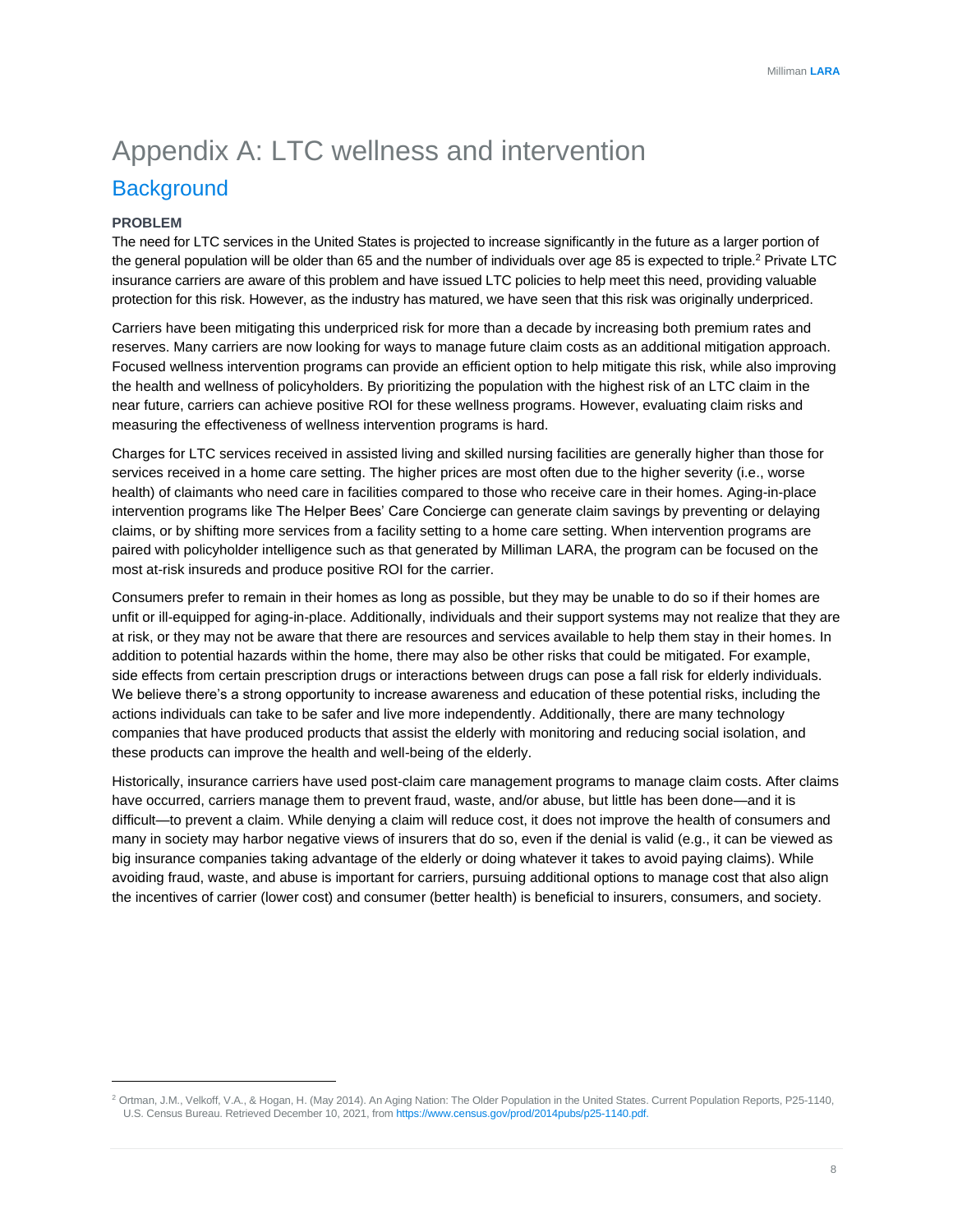#### **OUR SOLUTION**

We believe that wellness intervention programs can generate claim savings by preventing or delaying claims, or by shifting more claims from a facility setting to a home care setting. When wellness intervention programs are paired with advanced predictive analytics, the program can be focused on the most at-risk insureds to benefit the largest number of policyholders who actually need support, while also producing positive ROI for the carrier.

Milliman's LARA product and strategic alliance with The Helper Bees can help carriers improve the overall health of their insured populations and reduce total claim costs.

#### **Milliman: LARA**

LARA is a proprietary suite of predictive modeling solutions that focuses on early identification of potential and current LTC claimants to prioritize them for interventions aimed at preventing claims, delaying their need to utilize LTC services, and/or reducing the severity of services needed.

The LARA pre-claim models provide reports to carriers that allow them to stratify the non-claimant (i.e., active) population into groups based on relative future claim risks. This stratification enables carriers to optimize the outreach for interventions, which may mitigate the incidence or severity of LTC claims. We are also developing on-claim models, which can help carriers support existing home health care claimants in their homes and delay or prevent their transfer into a facility.

The LARA suite of predictive modeling solutions is based on LTC industry data gathered specifically for this purpose. The models can also be recalibrated on a carrier's data to reflect unique characteristics of the carrier's insured population and/or available data points.

The LARA models also utilize PII to obtain additional predictive information from third-party data vendors. These vendors provide additional data fields, such as living alone status, which may not be available to carriers, that we believe may be predictive of near-term future LTC claim experience. In addition to information from our external data partners, the LARA models also harness LTC risk tiers developed in conjunction with Milliman IntelliScript using medical diagnosis and prescription drug information. While the focus of most LTC experience studies and projection assumptions is expected long-term future experience, LARA's focus is near-term experience. This near-term focus enables the use of alternate variables such as current marital status, which may not be predictive or viable for use in the development of long-term projection assumptions.

Milliman consultants are industry leaders with decades of subject-matter experience supporting carriers in managing LTC risk. This includes data analysis, assumption development, and modeling for LTC insurance. With this expertise and understanding of the LTC industry, Milliman is uniquely positioned to analyze the data being collected and develop powerful predictive models to identify insureds at high risk of LTC claims.

Milliman's strategic alliance with The Helper Bees allows carriers to convert the actionable information produced by the LARA models into real-world outreach and interventions to improve the health and wellness of their customers. LARA intelligence can also be used by carriers in conjunction with other wellness providers.

#### **The Helper Bees: Care Concierge**

The Helper Bees' Care Concierge program provides care coordination benefits to help improve the health of insureds and delay the use of LTC facility services. Improving health and increasing independence can also decrease the severity of LTC claims. These efforts can then lead to reduced overall LTC claim costs.

The Care Concierge program is comprised of two equally important foundational components, educational content and expert guidance. When deployed together, it is possible to prioritize and improve the overall wellness of both the claimant and non-claimant populations. The program's approach educates non-claimants and empowers them to make wise care decisions while also guiding claimants to solutions that enable aging in place.

By design, the Care Concierge team does not know the benefits provided by any insured's LTC policy. This allows the team to focus on improving the health of each insured, not on maximizing the potential benefits payable under an LTC policy.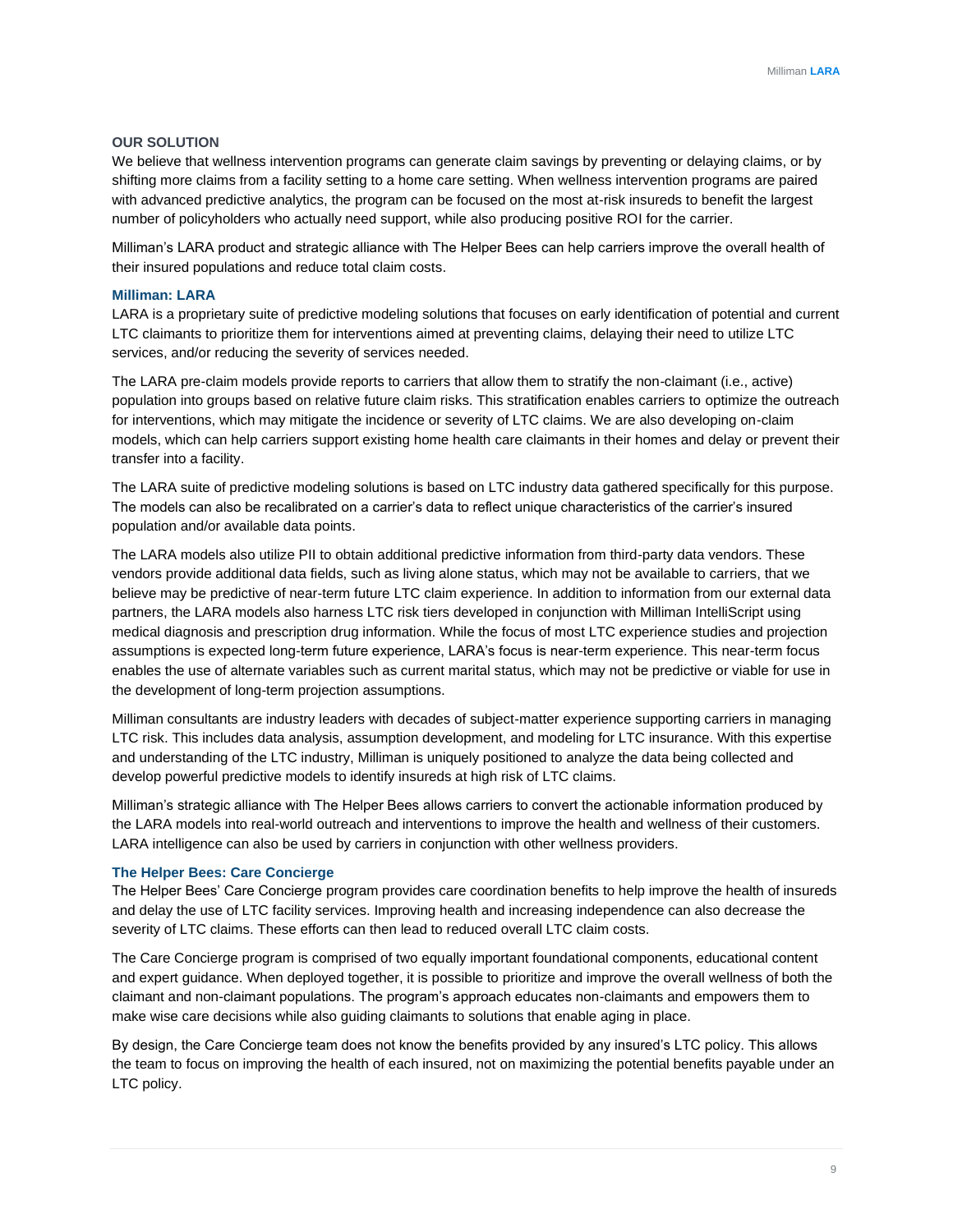In a continued effort to provide high-quality solutions to insureds, The Helper Bees recently launched an aging-inplace marketplace. Using the marketplace, the Care Concierge specialist can provide a recommended plan of care using the in-home care and support service available through the marketplace's vetted providers.

Each insured's interaction and utilization data is analyzed and delivered back to the carrier for unprecedented insight into policyholder behaviors, needs, and the potential interventions necessary to delay institutionalization. These insights can also be leveraged by all parties (carrier, Milliman, and The Helper Bees) to tailor initiatives or programs and refine models focusing on high-risk policyholders.

#### **Results**

Combined, Milliman LARA and The Helper Bees can help carriers effectively manage their non-claimant and claimant populations and reduce future overall LTC claim costs. In addition to generating goodwill and improving the health of insureds, the savings in claim dollars outweigh the costs of LARA and the Care Concierge program and can generate positive ROI for carriers.

In the past, many carriers have been concerned that outreach to insureds may incite the incurral of claims by reminding insureds of their policy and benefits. Due to the near ubiquitous rate increases over the last decade, we believe this risk to be reduced for most carriers. Additionally, a goal of the LARA intelligence and Care Concierge program is to reduce facility claims. A small increase in total claims would be overshadowed by a shift in incidence from facility to home health care claims.

### Additional detail

#### **MILLIMAN: LARA**

The LARA industry models are currently being developed using LTC experience data collected from carriers that are supporting these important wellness initiatives.

The models utilize various data sources to give carriers the option to select the information that feeds the LARA models' intelligence. These data sources give the carrier the option to include various proprietary personalized thirdparty data sources (e.g., consumer marketing and social determinants of health data) along with LTC risk tiers developed from medical and prescription drug information from Milliman IntelliScript. While these personalized data sources come at an additional cost, our analyses indicate they provide significant improvements in model predictivity, which is necessary to generate positive ROI for carriers. More importantly, it can also help identify more insureds who need extra care to stay in their homes longer.

In addition to the LARA industry models, carriers can also choose to have the models customized to specific blocks of business or to incorporate additional unique data sources a carrier may have in-house. This customization has the potential to improve the predictive performance of the LARA industry models even further.

Milliman has a long history of partnering with the LTC industry to support carriers as they manage their blocks of LTC policies. As mentioned above, Milliman is collaborating with multiple carriers to expand the industry data set that will be used as the base for the LARA models and future expansions. This collaboration also includes understanding the various risks and considerations for developing and implementing a wellness program. Milliman can support carriers as they pilot the concept and communicate to policyholders, while also supporting the development of an efficient pipeline of data and information that can be returned into the LARA models to expand and enhance them for improved future risk analysis and program monitoring.

Because the LARA models will be regularly refined and available third-party data is frequently refreshed, we expect the pre-claim models will provide actionable findings for varying cohorts of high-risk insureds as frequently as quarterly. Quarterly intelligence updates will ensure that intervention efforts are always focused on the most high-risk insureds. Carriers may also choose to utilize LARA intelligence less frequently, such as annually. To maximize the benefit of LARA intelligence, carriers will need to provide their current insured population data, including PII, and allow Milliman to work with our third-party data partners to collect additional data.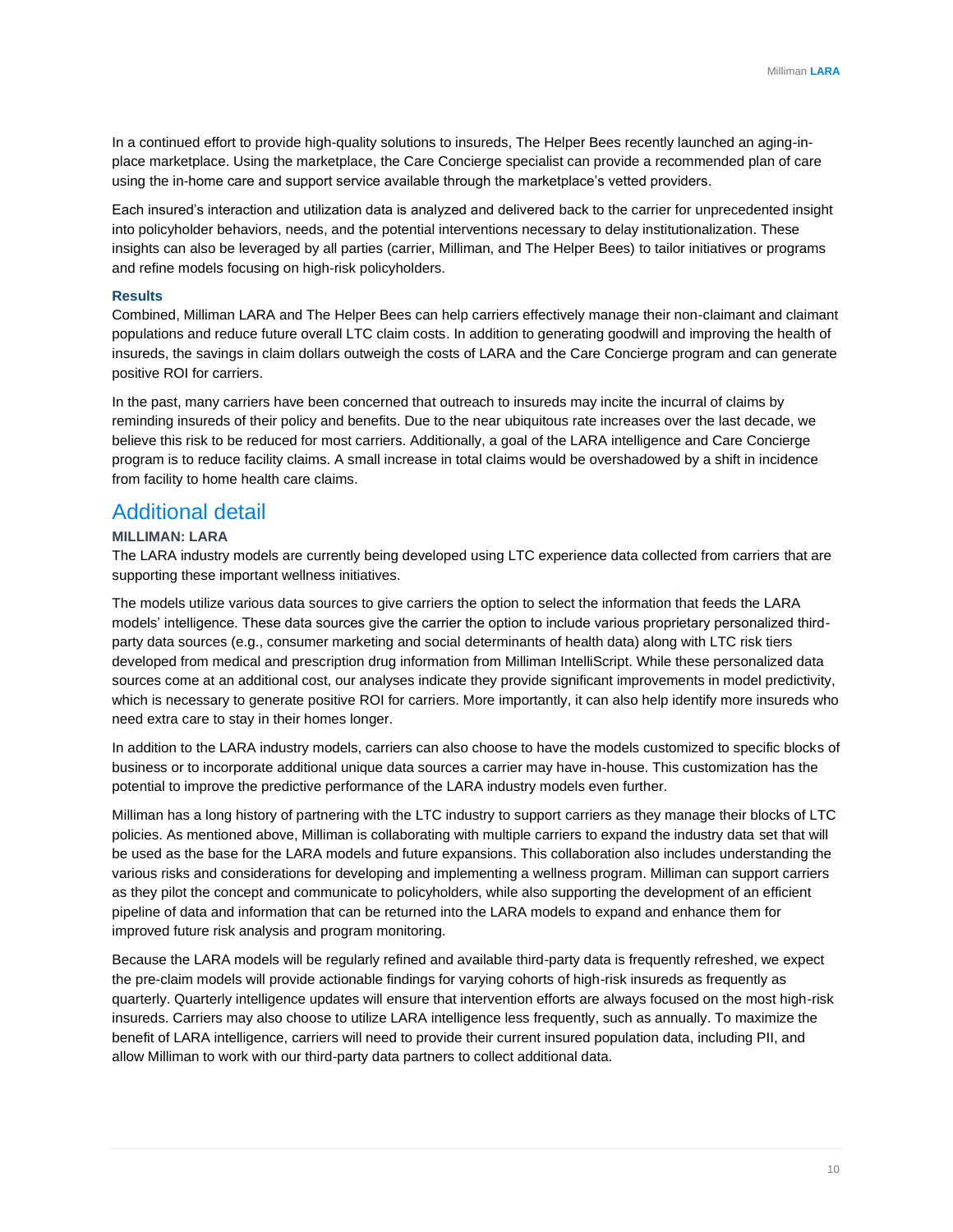LARA intelligence output includes a seriatim listing of high-risk insureds. This listing will include claim probabilities and risk drivers (e.g., medical/pharmacy risk tier, socioeconomic status, etc.). Potential future expansion may also include an estimate of the potential cost of claim for each individual, along with claim preventability, outreach receptivity, and intervention receptivity scores; and intervention action indicators (i.e., what types of interventions may be beneficial for each insured). Output can be customized to prioritize a certain percentage of the active population to maximize total claim savings, to maximize ROI, or to maximize the population prioritized for intervention while still generating positive ROI. While not included in the standard LARA output, savings estimates or simulations and ROI analyses could also be prepared.

By focusing on the high-risk population, carriers are able to use their resources to deploy effective interventions to the insureds who are likely to benefit most. The seriatim detail provided with the LARA intelligence output, including drivers of risk, allow for customized and focused interventions.

After receiving the LARA intelligence, carriers can proceed with focused outreach. To estimate actual savings, some carriers may elect to perform a pilot using a control group, while others may prefer to perform outreach to the entire cohort of high-risk insureds identified by LARA to maximize savings and the number of individuals who benefit from the program.

Outreach may take several different forms, including mailers (postcards, letters, etc.), emails, or phone calls. Carriers can utilize existing staff or external vendors to support this outreach. Milliman and The Helper Bees can also aid carriers in drafting outreach materials, if desired. Helpful topics to use in the outreach include local services, meal delivery services, and home modifications to support overall wellness and promote independence while aging in place.

#### **THE HELPER BEES: CARE CONCIERGE**

The Helper Bees' Care Concierge program was originally developed to help manage care for existing claims and is well suited to also provide support for pre-claim management. For a fixed monthly fee, the Care Concierge program works with insureds to identify care needs and potential providers. The goal of the Care Concierge program is to promote interventions to allow the claimant to remain at home and delay or prevent transition to facility care.

For the non-claimant population, the Care Concierge program can be implemented to provide services similar to those for active claimants, but with less frequent outreach. For insureds who need additional support, identified through an assessment, a plan of care can be developed. Services could take the form of aid in purchasing durable medical equipment (e.g., grab bars) or organizing transportation services. These services may be covered by Medicare or Medicare Advantage or paid out of pocket by insureds. In this case, the benefits could be provided without cost to the LTC insurance carrier or being deducted from an insured's LTC policy benefit.

The Helper Bees also offers an online platform that provides educational content to help insureds. As the policyholder engages with this content, the online platform delivers additional personalized content based on what they have already consumed. As the insured engages with the content, appropriate interventions can be developed for them. These interventions can be started by the insured contacting a Care Concierge expert after they have read content provided to them. Alternatively, the Care Concierge expert can reach out to the insured, once they see what materials are being consumed, and review additional information provided by the insured.

One goal of the initial outreach is to direct insureds to an online portal where they can find important information or connect with an expert. The portal allows for a personalized action plan to be created to accomplish the needed interventions. By bringing interactions online, insured behavior can be more easily monitored, providing valuable feedback to the carrier and The Helper Bees. This consumer behavioral information could also be incorporated into future refinements of the LARA predictive models.

After initial outreach via direct mail, outreach via phone can be used to provide information to insureds about the program and perform a preliminary assessment. Assessments could also be performed using an online survey. The assessments can be used to determine whether additional services may be helpful to support the insured remaining in the home.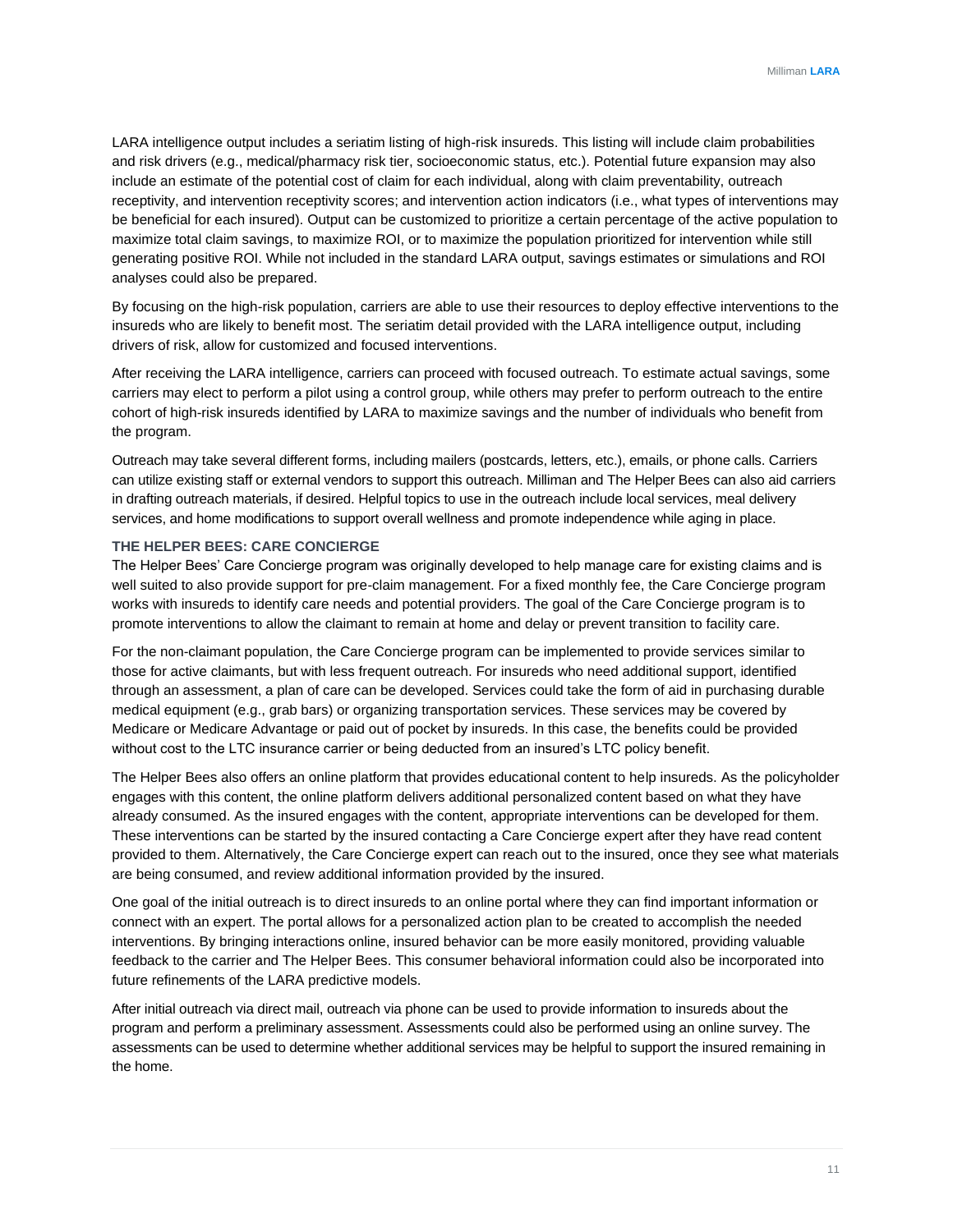## Appendix B: Assumption detail General assumptions

#### **POLICYHOLDER BEHAVIOR**

Certain assumptions were developed in conjunction with The Helper Bees based on its experience with the on-claim Care Concierge program, which focuses on home health care claimants. These assumptions include the opt-out rate and the enrollment success rate. Additional detail regarding the Care Concierge program is included in Appendix A above.

Outreach will not be successful for a certain portion of insureds, because they are not interested in talking to a representative of the carrier, they do not believe they need support and do not respond, or available contact information is not accurate. In an on-claim program that focuses on home health care claimants, such as Care Concierge, there will also be a segment of the population who is not eligible (e.g., they are no longer on claim or have already moved into a facility). The Helper Bees has observed a combined rate of unreachable and ineligible claimants of approximately 40% as part of its on-claim Care Concierge program. Of the population that is reachable and eligible, a portion is expected to actively opt out of any intervention program. The Helper Bees has observed an optout rate of approximately 10% in the Care Concierge on-claim program (i.e., one-sixth of the eligible and reachable population), while successfully enrolling approximately 50% of claimants.

We bifurcate the prioritized population into two groups, those under age 90 and those age 90 or older, as we assume interventions for claimants age 90 or older will not be effective. The population under age 90 is then further split using various enrollment assumptions.

Based on The Helper Bees' experience, we assumed an opt-out rate of 10% and a successful enrollment rate of 50% of the total prioritized population under age 90 in our conservative scenario. We assumed the remaining 40% of this subpopulation were unreachable or ineligible (e.g., already in a facility). Our third-party data sources include multiple forms of contact information for both individuals and their family members. We believe that LARA intelligence can decrease the rate of unreachable policyholders and increase the total engagement percentage for a pre-claim intervention program. We performed sensitivity tests by decreasing the successful enrollment rate to estimate the minimum levels needed to generate positive ROI. These tests support positive ROI with a successful enrollment rate of 33% in the conservative scenario, decreasing to less than 30% in less pessimistic scenarios.

#### **PRIORITIZED POPULATION AND ROI CALCULATION**

In our analyses, we assumed that the percentage of the population prioritized for the wellness initiative is selected to maximize the net ROI dollars. Under more conservative assumptions, a smaller prioritized population is needed to maximize ROI. As we reduce conservatism in the assumptions in less pessimistic scenarios, the prioritized population can be expanded while increasing ROI at the same time. This would allow a carrier to help a larger number of policyholders, while also generating positive ROI. In the most conservative scenario, we prioritized the top 6.5% of the population based on the predicted claim probability to maximize the net ROI dollars. Alternatively, carriers can expand the prioritized population to maximize the number of policyholders benefiting from a wellness initiative while targeting a sustainable ROI. While the net ROI dollars are maximized at a 6.5% prioritized population, a larger population up to 13.5% can be prioritized for the wellness initiative and still generate positive ROI.

When calculating the potential savings and intervention costs, we only projected savings for the proportion of the prioritized population for which we assume enrollment was successful and the intervention was effective. We assumed full intervention costs are applied to all insureds under age 90 within the prioritized population who do not opt out and do not enter a facility. This reflects the actual cost structure of the Care Concierge program, while also recognizing that savings cannot be generated if enrollment is not successful or if the intervention program is not effective.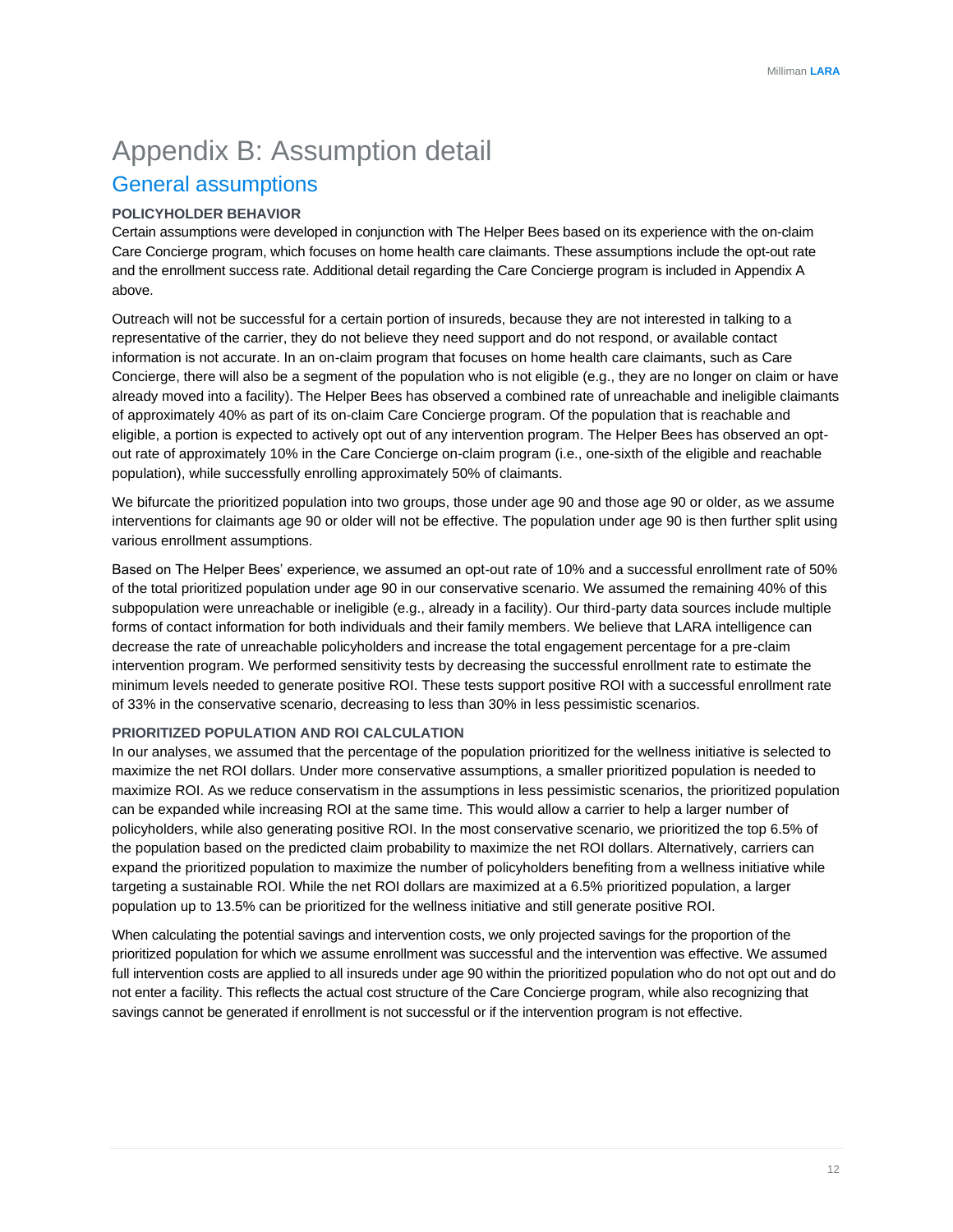#### **PROGRAM TIMING**

We assumed the simulated pilot was conducted over 12 months and reflected costs and incurred savings over that period. Savings were estimated based on the present value impact of interventions over the life of each claim, but only for claims incurred within the 12 months included in the out-of-time holdout sample. Policy persistency was assumed to be 100% and all transitions in claim status were assumed to occur at midyear.

It is likely that improvements in wellness and education that occur as part of an intervention program could have continued impacts on future incurred claims once a pilot is complete. Therefore, as this analysis is based on a 12 month period, additional savings and larger ROI may be achievable if analyzed over a longer time horizon. This effect has been observed in similar LTC wellness studies.

### Savings assumptions

Savings were estimated due to three different intervention outcomes:

- 1. Prevented claims
- 2. Delayed home health care claims
- 3. Facility claims shifted to home care prior to transitioning to a facility

Additional detail regarding each of these outcomes is provided below. In addition to any dampening included in the assumptions described below, we applied an additional aggregate savings dampening factor to all savings assumptions. This factor varies by attained age and represents the effectiveness of any intervention (i.e., the likelihood that an intervention succeeds and/or the percentage of the population for which the intervention is successful). This effectiveness factor is assumed to be constant for ages under 81, grading to 0% at attained ages 90 and above. This reduction by attained age reflects our conservative expectation that interventions applied to older insureds may not result in savings. We increase the maximum intervention effectiveness factor in less pessimistic assumption scenarios to reflect a higher likelihood of successful intervention.

#### **PREVENTABLE CLAIMS**

Preventable claims were identified based on diagnosis information included in the claim data. Claim diagnoses associated with injuries or due to falls were flagged as potentially preventable. Based on the claim data for insureds under age 90, approximately 10% of home health care claims and 15% of facility claims within the prioritized population during the holdout period were due to preventable causes. To reflect that not all accidents are preventable, we assumed only 25% of the claims with preventable diagnoses could be prevented as part of any intervention. The impact of preventing these claims was calculated based on the actual incurred claim dollars for identified preventable claims. After adjusting to reflect successful enrollment and applying the aggregate savings dampening factor described above, this calculation yields 0.5% of claims under age 90 weighted by count within the prioritized population (0.3% of claims under age 90 weighted by count in the total population) that are prevented in the conservative scenario.

After removing the portion of claims that were assumed to be prevented, additional savings impacts were calculated for delayed or situs-shifted claims.

#### **DELAYED CLAIMS**

We estimated the impact of delayed home health care claims by assuming an average delay of six months and a 3.5% discount rate. After adjusting with the aggregate dampening factor, this effectively assumes an average delay of approximately two months across all home care claims in the subpopulation where enrollment was assumed to be successful. Note that using the 3.5% statutory valuation interest rate is likely conservative as many carriers earn higher yields on their assets.